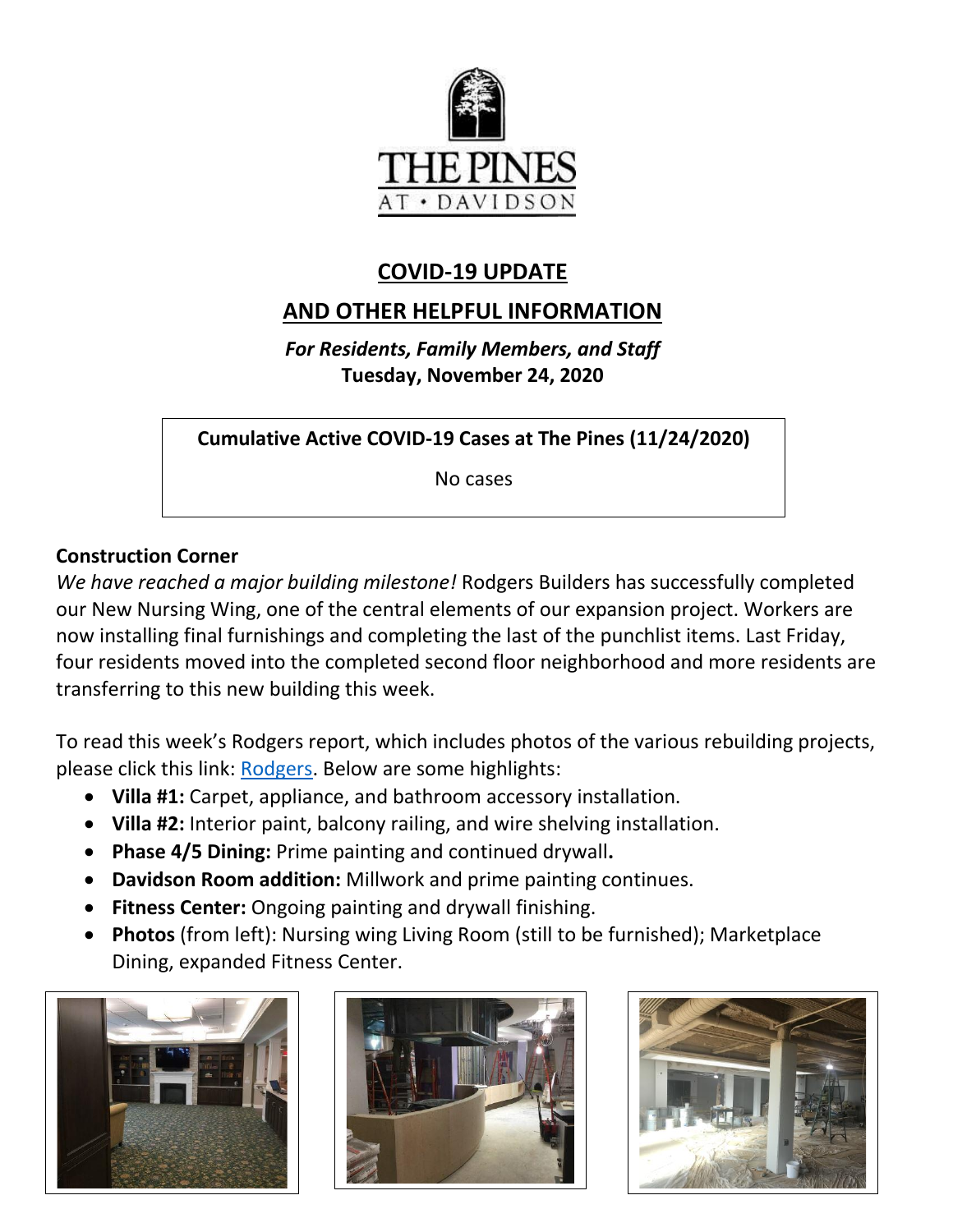# **A Note from The Pines' Landscaping Architects, Surface 678**

As you know, The Pines is in the final stages of building the new Davidson Room. As construction nears completion (scheduled for January 2021), the focus will shift to finishing the interiors and beginning the landscape restoration and enhancements in this area. We are excited to once again share the plans for the Davidson Courtyard, including the plan rendering and plant imagery presented to residents by Surface 678's landscape architects in late winter of 2020. The enhancements directly respond to resident requests to include specific features from the previous courtyard, as well as to improve the area overall.

At the heart of the courtyard is the new community green and gazebo, with sidewalks meandering through the landscape with seasonal gardens and a fountain seating area. The community green is now shaped with recreation and social events in mind, well-drained to provide firm footing and a comfortable walking surface to accommodate croquet, bocce, and yoga. At one end of the community green is the beautiful, mature mulberry tree and at the other end will be the new gazebo, which will provide an accessible entrance to the elevated, covered seating area. The fountain, located behind the gazebo in a quiet area of the courtyard, is being rebuilt and the original statuary will be returned as the centerpiece. The sidewalks in the common areas are more generously sized to offer greater flexibility in use by all residents throughout the year, whether it is informal groups for conversation or setting up tables for outdoor learning, crafts or events.

The replacement Davidson Room would not be possible without upgrades in utilities and changes to previous courtyard drainage patterns. New utilities required deep underground trenching through roots, and the re-grading being done is the minimal disturbance possible to assure positive water flow during heavy rainfall and in order to provide for resident safety and prevent flooding of interior spaces. The impact to the roots was too significant to save 4 trees which were within the confines of the construction fence, due to concerns for structural safety and the long-term health of the trees. The 4 trees recently removed from the courtyard were specifically identified in the initial landscape architects' presentations in early 2020, and their removal makes possible all the restoration and improvements described above, in particular the gazebo and community green. Trees to remain include the large river birch near the hallway connecting the apartment building to the community center, a large honey locust, the stately mulberry, 2 red maples adjacent to the mulberry tree, and the trees closer to Magnolia Ct. The landscape enhancements will include new plantings greatly exceeding the number of trees being removed: 7 new canopy trees, 5 new evergreen trees, and more than 20 new small flowering trees.

We are looking forward to the new, enhanced Davidson Courtyard - not only for its new landscaping, but to seeing Pines residents, families and friends actively using the space in more ways than ever before possible. Please click on the following links to see the rendering and planting plans (next page) in larger form: [Garden Courtyard](https://www.mycommunity-center.com/filephotos/463/Garden%20Courtyard.JPG) and [Planting Plan](https://www.mycommunity-center.com/filephotos/463/courtyard%20perennials.JPG)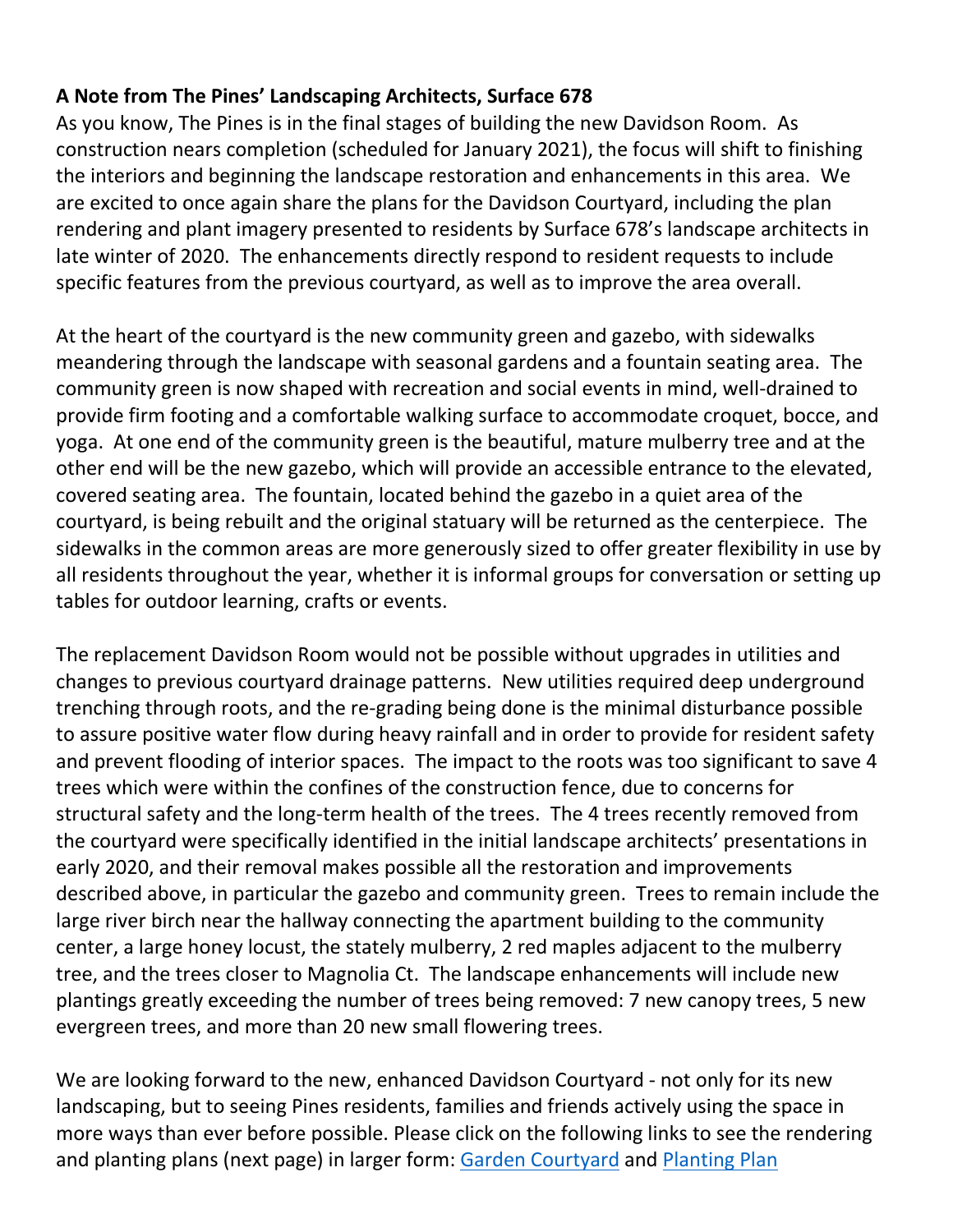



# **Continuum Update**

As you know, Continuum will be installing DTA's or other devices in resident homes between November 30<sup>th</sup> and December 4<sup>th</sup>. A Continuum representative, Sabrina Ellis, will be at The Pines on Monday, December 7<sup>th</sup> beginning at 9:30 am. (but not on Friday, December 4<sup>th</sup> as previously noted). Ms. Ellis will set up accounts for anyone who wants additional boxes. A technician will be on-site that day with boxes as well.

Residents participated recently in two Continuum information Zoom sessions in preparation for the conversion of their TV services to an all-digital format. The following are questions and answers that emerged during the meetings:

# *1. How big are the devices?*

- The DTA box is  $3.5d \times 4.5w \times 1h$  (pictured right)
- The HD Box is 8.5d x 13.5w x 2.5h
- The HD/DVR is 10.5d x 18.5w x 3h.



 Please call customer service at 704-235-6327 and follow the prompts for RESIDENTIAL ACCOUNTS. The customer service representative can tell you what services and devices you currently have.

# *3. Will I continue to receive the channels that I currently have?*

- Yes the new DTA boxes will allow you to get all of your current channels.
- *4. If I have an HD Box already, can I get 6 months free?*

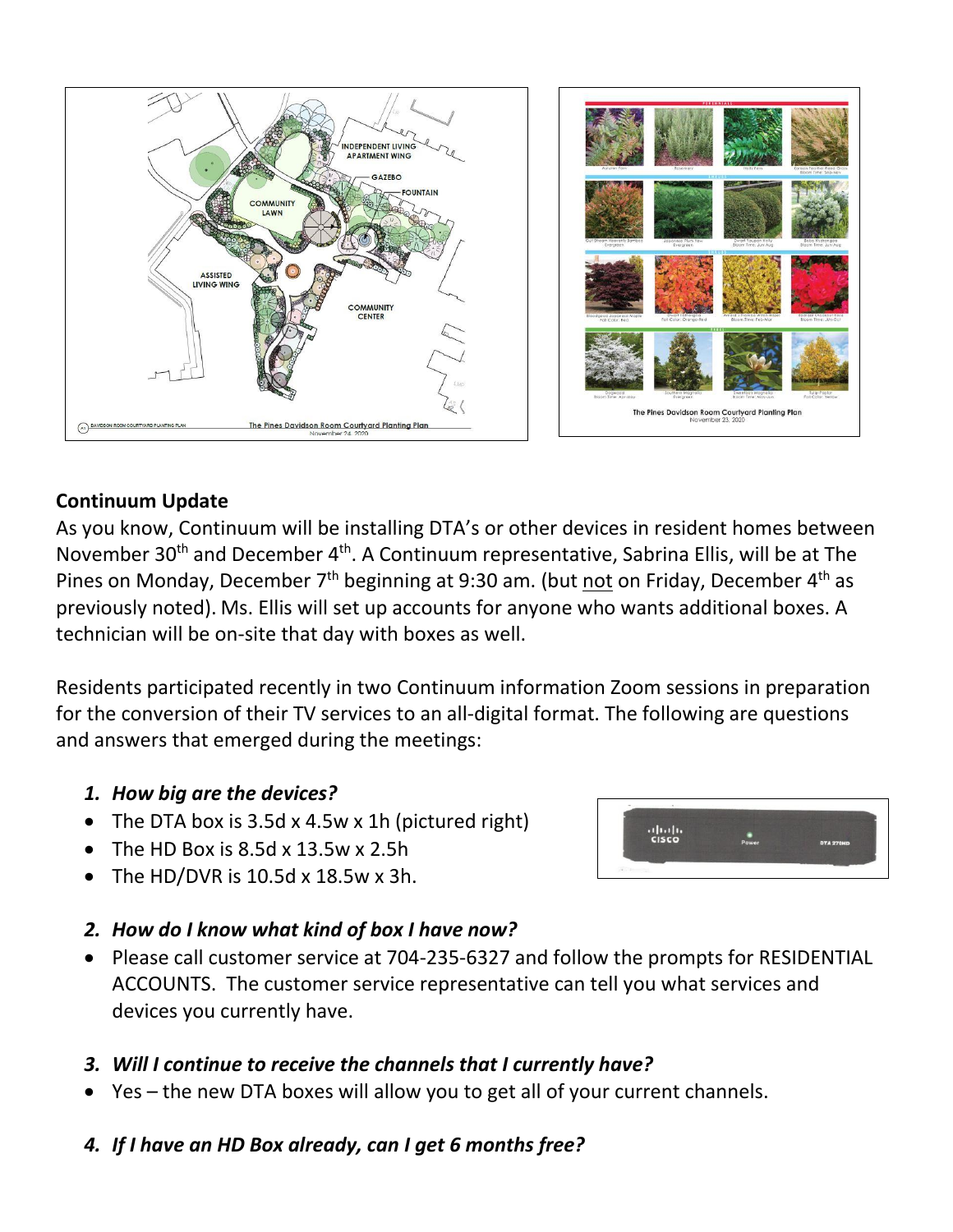No, this is an offer for those who do not already have an HD box.

#### *5. Does the DTA box record shows?*

No, only the HD/DVR box has recording capabilities.

# *6. How many DTA boxes can I get?*

 Residents can get a maximum of two. The first DTA box is free through October 2021. The second DTA boxes will cost \$2.99 per month. If a third device is needed, it would need to be a HD or HD/DVR box. A resident can get up to 2 HD (or HD-DVR) set-top boxes FREE for six months.

# *7. How will I know when a technician will be coming to my home?*

 We will distribute the installation schedule and approximate timelines prior to Monday, 11/30.

# *8. What types of precautions will be taken when the tech is in my home?*

 The Continuum tech will be accompanied by a Pines employee. The tech will be screened prior to starting work and will wear a mask throughout. If you are home when the tech arrives, please wear a mask and maintain generous social distancing. Once the installation is complete, they will provide you with materials about your device and Continuum's services.

# **Climbing Clematis**

A staff member shared this photo of a clematis on her home's mailbox.